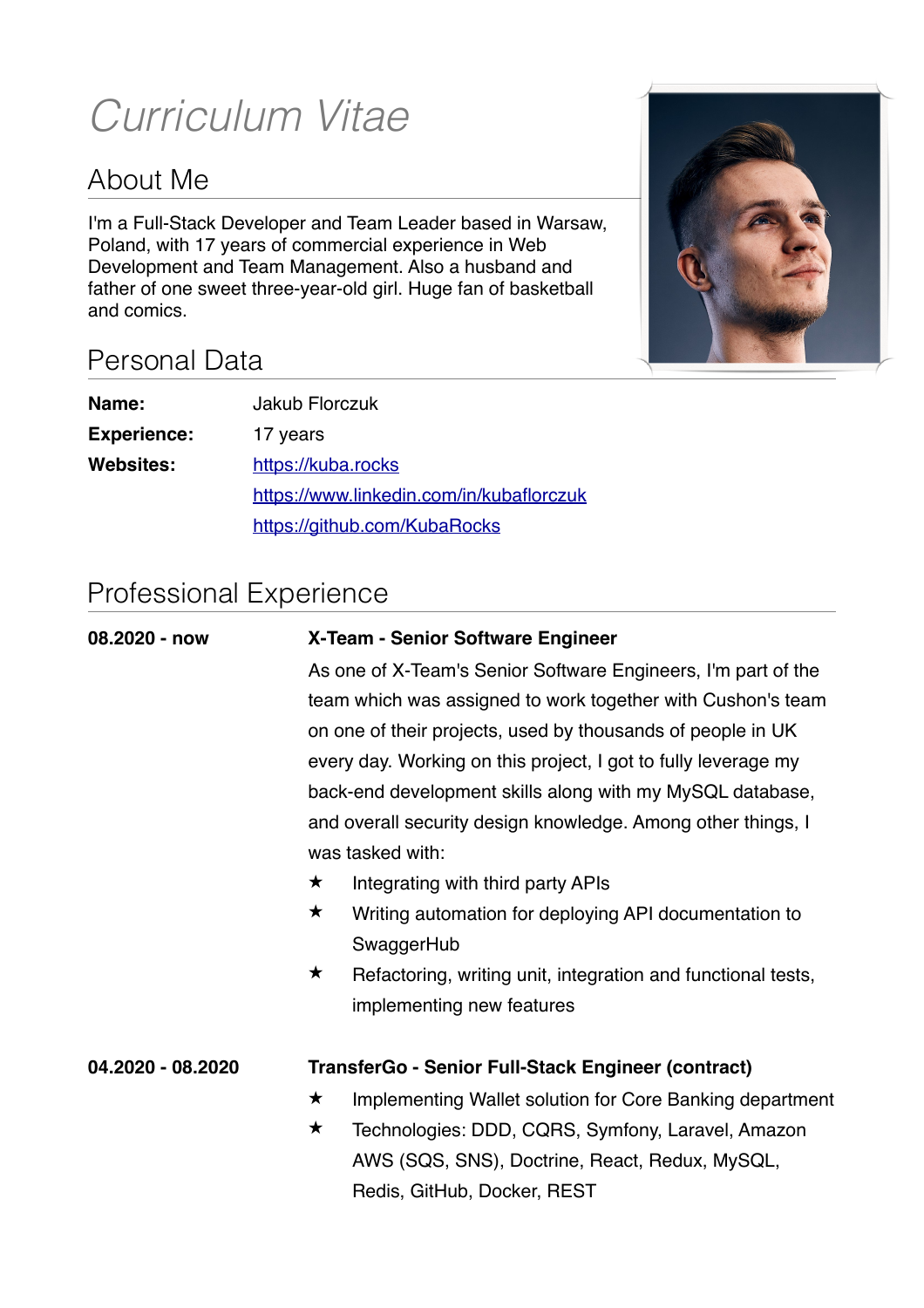| 07.2020 - 03.2021 |            | <b>Batgroup SA (Batmaid) - Technology Team Leader</b>     |
|-------------------|------------|-----------------------------------------------------------|
|                   | ★          | Team management (performance review, one on one's)        |
|                   | $\bigstar$ | Working closely with Product Owners and Managers          |
|                   | $\bigstar$ | <b>PHP Application Architecture</b>                       |
|                   | $\star$    | <b>REST API design</b>                                    |
|                   | $\bigstar$ | Recruitment of new members for IT department              |
|                   | $\bigstar$ | Code review                                               |
|                   | $\bigstar$ | Technologies: DDD, CQRS, Symfony, Doctrine, React,        |
|                   |            | MySQL, Redis, GitHub, Amazon AWS, Docker, Firebase,       |
|                   |            | Kubernetes, Ansible, Gatsby, behat, PHPUnit, jest         |
| 04.2019 - 06.2020 |            | isobar Poland - Technology Team Leader                    |
|                   | ★          | Leading a team of 30 developers                           |
|                   | ★          | <b>PHP Application Architecture</b>                       |
|                   | ★          | Recruitment of new members for IT department              |
|                   | $\bigstar$ | Code review                                               |
|                   | $\bigstar$ | Technologies: Symfony 4+, Twig, Doctrine 2, React,        |
|                   |            | MongoDB, MySQL, Redis, GitHub, GitLab, Amazon AWS         |
|                   |            | Docker, Kubernetes, Ansible, GraphQL, Apollo, Gatsby,     |
|                   |            | Next.js, behat, PHPUnit, jest                             |
|                   | $\star$    | Co-operation with London Office on global COTY websites   |
| 11.2014 - 03.2019 |            | Syzygy Warsaw (former Ars Thanea) - PHP Team Leader       |
|                   | ★          | Leading a team of developers                              |
|                   | $\bigstar$ | <b>PHP Application Architecture</b>                       |
|                   | $\bigstar$ | Recruitment of new members for IT department              |
|                   | $\bigstar$ | Code review                                               |
|                   | $\star$    | Technologies: Symfony 2/3, Silex, Twig, Doctrine 2,       |
|                   |            | Angular, React, MongoDB, MySQL, Redis, GitHub,            |
|                   |            | GitLab, Amazon AWS (EC2, Elastic Beanstalk, OpsWorks,     |
|                   |            | ElasticCache, RDS, SNS, SES, S3, CloudFront etc.),        |
|                   |            | Docker, Vagrant, Ansible, Puppet, Chef                    |
|                   | $\star$    | Scalable infrastructure that handles over 30 000 requests |
|                   |            | per minute (API for game Puzzle Craft 2)                  |
|                   | ★          | Co-operation with Frankfurt Office on global Dr. Oetker   |
|                   |            | website                                                   |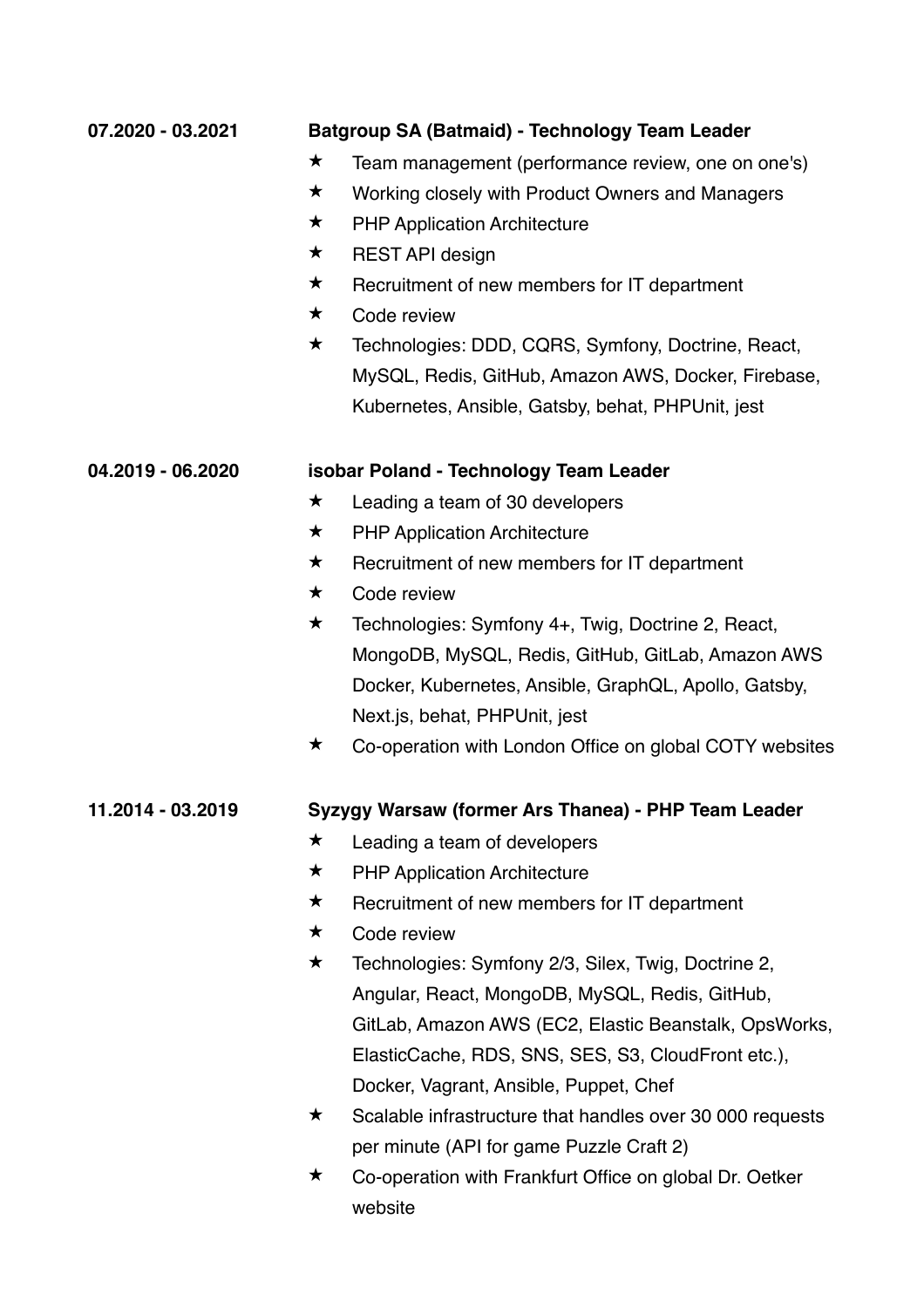| 11.2012 - 09.2014 |            | Soft Integrated sp. z o.o. - IT Team Leader                  |
|-------------------|------------|--------------------------------------------------------------|
|                   | $\bigstar$ | Managing a team of developers                                |
|                   | $\bigstar$ | <b>PHP Application Architecture</b>                          |
|                   | ★          | Creating a development environment for the team based        |
|                   |            | on virtualization tools (Vagrant, Puppet, VirtualBox), so    |
|                   |            | that regardless of the platform on which the developer is    |
|                   |            | working (Windows, Linux, OS X) application code is           |
|                   |            | always run on shared virtual platform, which is similar to   |
|                   |            | production servers.                                          |
|                   | $\bigstar$ | Extension of application architecture on additional servers: |
|                   |            | MongoDB, Node js, Sphinx                                     |
|                   | $\bigstar$ | Project of application deployment on Amazon AWS              |
|                   |            | servers using Capistrano                                     |
|                   | $\bigstar$ | Negotiations with subcontractors and services providers      |
|                   | $\bigstar$ | Office servers administration: router and development        |
|                   |            | server                                                       |
|                   | $\star$    | Writing tools to monitor communications between the          |
|                   |            | elements of architecture                                     |
|                   | $\bigstar$ | Programming in PHP 5, MySQL and Yii Framework                |
|                   | $\bigstar$ | Recruitment of new members of the IT team                    |
| 08.2012 - 10.2012 |            | Software Focus sp. z o.o. - IT Project Manager               |
|                   | ★          | Managing a team of developers                                |
|                   | ★          | <b>PHP Application Architect</b>                             |
|                   | $\bigstar$ | Implementation of the project management system and          |
|                   |            | supporting tool (Redmine)                                    |
|                   | $\bigstar$ | Recruitment of new members of the IT team                    |
|                   | $\bigstar$ | Designing the system architecture based on Amazon AWS        |
|                   |            | solutions                                                    |
|                   | ★          | Programming in PHP 5, MySQL and Yii Framework                |
| 05.2012 - 07.2012 |            | Software Focus sp. z o.o. - Senior PHP Developer             |
|                   | ★          | Working in a team of developers on e-commerce project:       |
|                   |            | fairsquare.com                                               |
|                   |            |                                                              |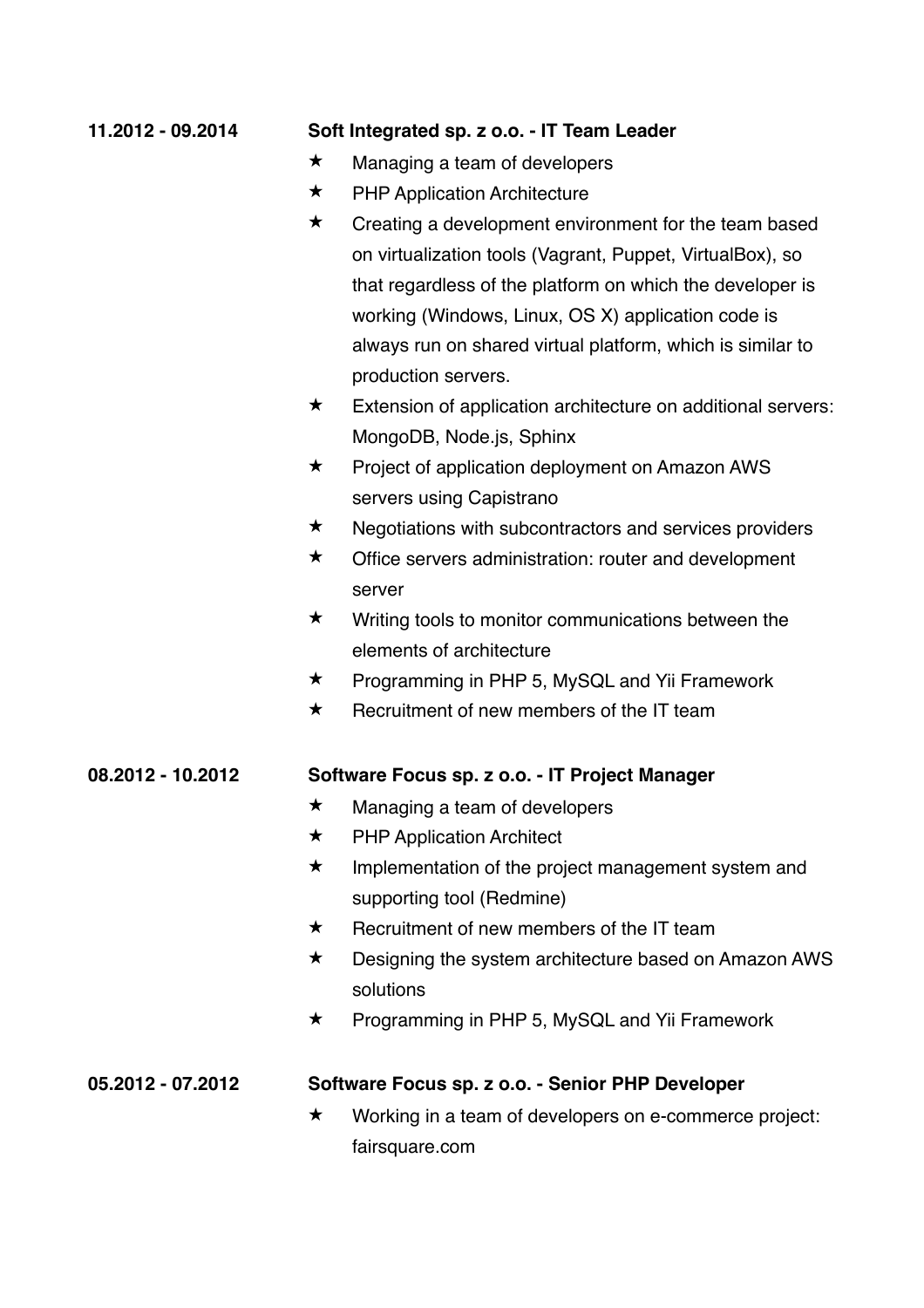|                   | $\bigstar$ | Designing and developing solutions based on MVC          |  |  |  |
|-------------------|------------|----------------------------------------------------------|--|--|--|
|                   |            | framework - Yii, MySQL database and Front-End            |  |  |  |
|                   |            | technologies: JavaScript, HTML 5, CSS 3                  |  |  |  |
|                   |            |                                                          |  |  |  |
| 03.2010 - 04.2012 |            | Stalgast Sp. z o.o. - Web Designer & Developer           |  |  |  |
|                   | $\bigstar$ | Design & Development of projects: unox.pl, stalgast.com, |  |  |  |
|                   |            | relacje.stalgast.com, 20lat.stalgast.com                 |  |  |  |
|                   | $\bigstar$ | System integration between internet store (stalgast.com) |  |  |  |
|                   |            | and Microsoft Dynamics AX                                |  |  |  |
|                   | $\bigstar$ | Promotion of the company in Social Media                 |  |  |  |
|                   | $\bigstar$ | Graphic Design supporting marketing campaigns            |  |  |  |
| 06.2008 - now     |            | Polygon Studio Jakub Florczuk - Owner                    |  |  |  |
|                   | $\bigstar$ | Design, creation and development of applications based   |  |  |  |
|                   |            | on PHP, Symfony, MySQL, React                            |  |  |  |
|                   | $\star$    | Graphic Design of internet websites, identity, print     |  |  |  |
|                   |            | advertisements, posters, billboards                      |  |  |  |
|                   | $\star$    | Management team of Freelancers                           |  |  |  |
|                   | $\star$    | Recruitment of subcontractors                            |  |  |  |
|                   | $\star$    | Linux servers administration (CentOS)                    |  |  |  |
| 06.2006 - 06.2008 |            | Polygon Studio Jerzy Drozda - Co-founder                 |  |  |  |
|                   | $\star$    | Design, creation and development of applications based   |  |  |  |
|                   |            | on PHP 5, Zend Framework and MySQL                       |  |  |  |
|                   | $\bigstar$ | Graphic Design of internet websites, identity, print     |  |  |  |
|                   |            | advertisements, posters, billboards                      |  |  |  |
|                   | $\star$    | Management team of Freelancers                           |  |  |  |
| 08.2005 - 05.2006 |            | qlSys - Project Manager, Web Designer & Developer        |  |  |  |
|                   | $\bigstar$ | Design, creation and development of applications based   |  |  |  |
|                   |            | on PHP, MySQL                                            |  |  |  |
|                   | $\bigstar$ | Graphic Design of internet websites, identity, print     |  |  |  |
|                   |            | advertisements, posters, billboards                      |  |  |  |
|                   | ★          | <b>Project Management</b>                                |  |  |  |
|                   |            |                                                          |  |  |  |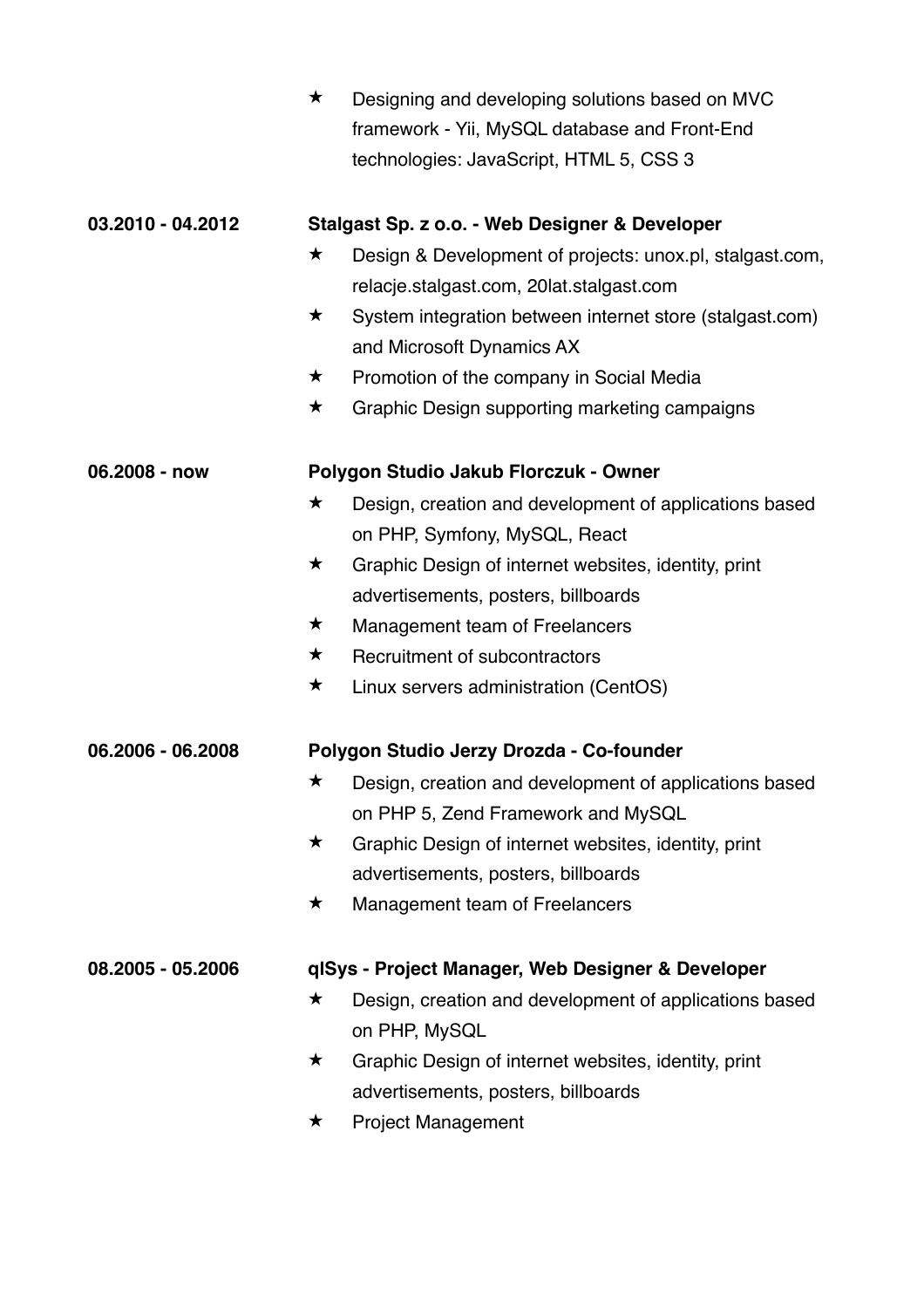# Education

| <b>PJWSTK in Warsaw</b>                                  |
|----------------------------------------------------------|
| Computer Science - evening classes                       |
| Warsaw University of Technology - Management in IT       |
| Management and Marketing - specialisation: IT Management |
| <b>4SLO in Warsaw</b>                                    |
| Math & Physics with extended computer science            |
|                                                          |

### Courses

- ★ Linux Administration @ szkolalinuxa.pl
- ★ Drawing lessons
- ★ APMG Agile-PM: Foundation
- ★ APMG Agile-PM: Practitioner
- ★ More on: <https://kuba.rocks/resume>

# Additional Info

### **Skills:**

- ★ Programming languages:
	- ★ PHP advanced
	- ★ JavaScript intermediate
	- ★ Java basic
	- $\star$  Swift basic
	- ★ Bash intermediate
- ★ methodologies: TDD (Test Driven Development), BDD (Behavior Driven Development), DDD (Domain Driven Design), CQRS, SOLID
- ★ libraries: Symfony, Doctrine, Sass, Bulma, Composer, React, Webpack, behat,
- ★ databases: MySQL, PostgreSQL, SQLite, MongoDB, Redis, ElasticSearch
- ★ operating systems: Mac OS X, Linux
- ★ virtualization tools: Docker, Kubernetes, VirtualBox, Vagrant
- ★ tools for Continuous Integration: Capistrano, Deployer, Wercker, Drone
- ★ tools for provisioning: Ansible
- ★ version control systems: git
- ★ software: Adobe Photoshop, Adobe Illustrator, Adobe Flash, Adobe Premiere, PHPStorm
- ★ HTML, JavaScript (ES6+), CSS